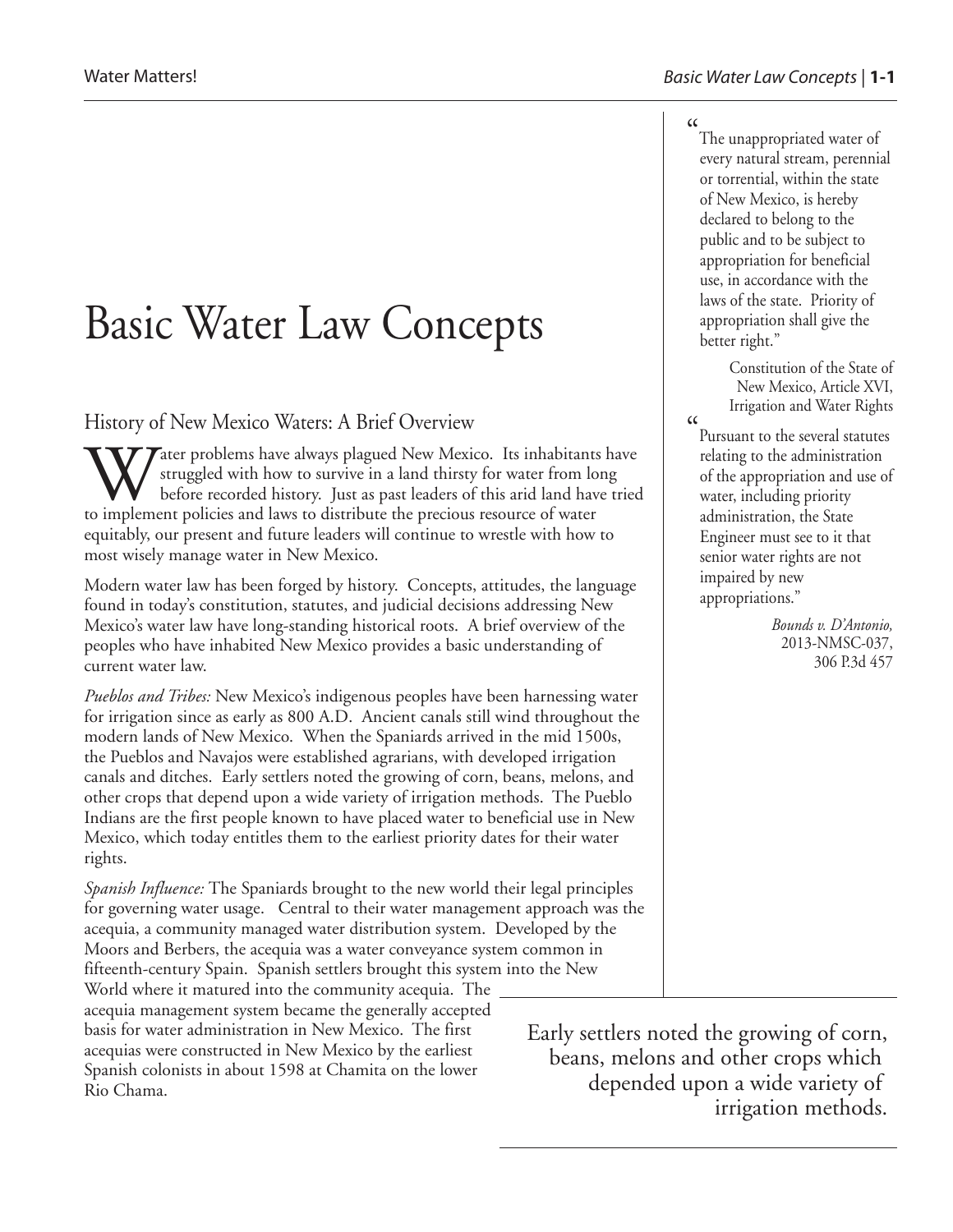*From a Mexican Province to an American Territory:* Under both Spanish and Mexican rule, the equitable distribution of water was a frequently contested issue. Most disputes were resolved at the local level, but provincial governors sometimes determined the outcome of more difficult cases. During times of shortage, locally imposed interim measures allowed contending groups to share the shortage until precipitation brought increased stream flow. Although not everyone was happy with the process, it provided community participation and reflected time-honored procedures for water management. According to historian John Baxter, the goal seemed to be the healing of rifts within the community rather than determining a legal winner and loser.

During times of shortage, locally imposed interim measures allowed contending groups to share the shortage until precipitation brought increased stream flow.

Feeling national growth and expansion to be its "Manifest Destiny," the United States began to look to the lands of New Mexico. In September of 1846, a month after General Stephen Watts Kearny led the U.S. Army of the West unopposed into Santa Fe, he implemented a legal code for the new territory. It provided protection to the inhabitants of their life, property, and religion. The Kearny Code stated that the "laws, heretofore in force concerning water courses, . . .shall continue in force."

In 1848, the United States and Mexico entered into a peace treaty to end the Mexican-American War. The Treaty of Guadalupe Hidalgo transferred New Mexico and California to the United States. Five years later, the strip of land in the most southern parts of New Mexico and Arizona was added under the Gadsden Treaty. Under both treaties, inhabitants' pre-existing property rights are to be respected.

New Mexico water law began changing in the 1880s with the coming of the railroad and outside investors. The territorial laws, written in the late nineteenth century and

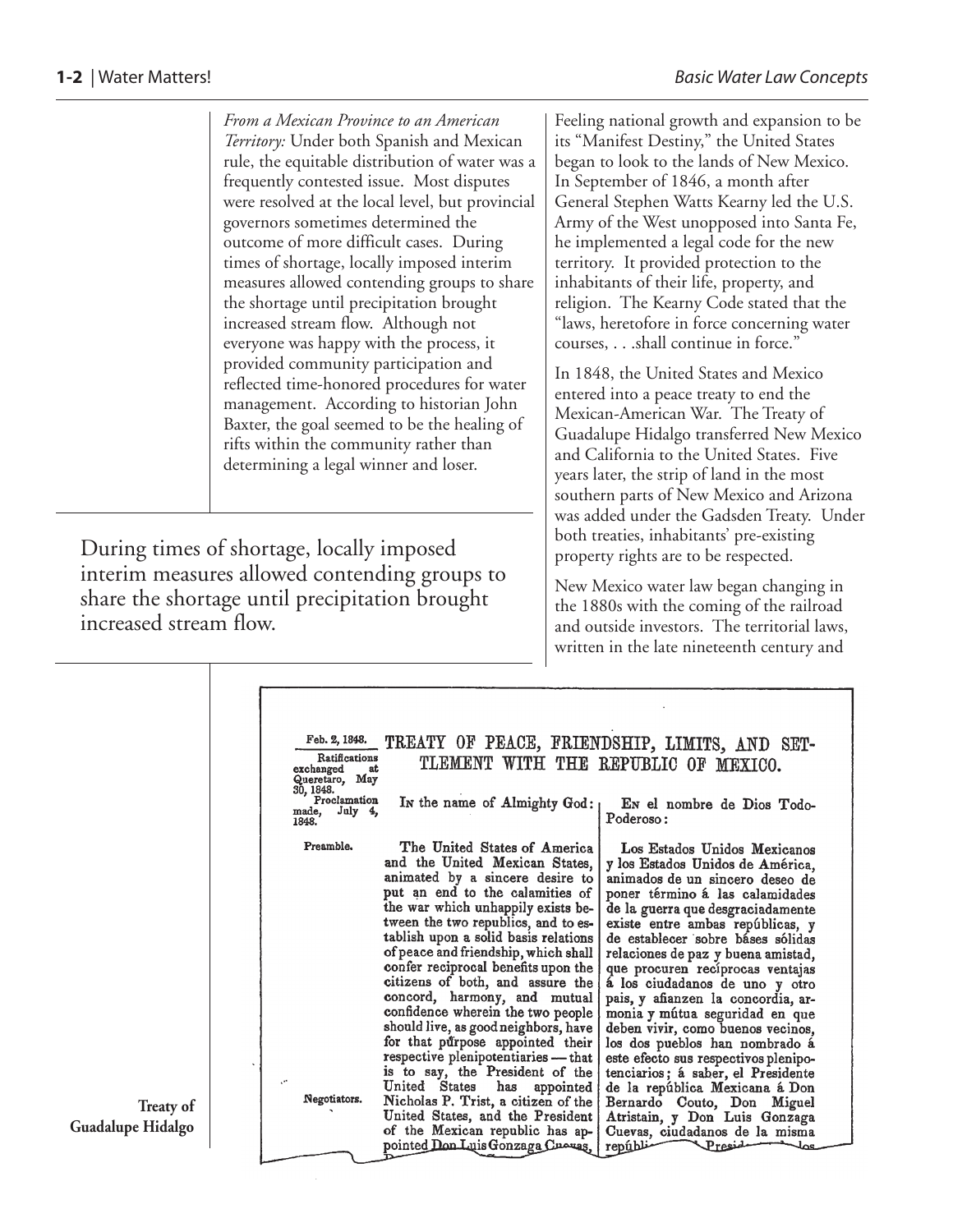later adopted by the State through its constitution and statutes, were based on Western mining laws and embraced the concept of prior appropriation. Miners who staked claims needed to use water and with those needs came the question of how to determine rights to stream flow diversions. Since titles to mining claims were based on "first in time, first in right," the same principle was applied to the appropriation of water, resulting in the development and adoption of the prior appropriation doctrine.

In an 1891 Territorial Supreme Court case, *Trambley v. Luterman*, the Court specifically identified prior appropriation as the law of New Mexico. The Court found that an earlier appropriation of water for a grist mill on the Gallinas River near Las Vegas, New Mexico, takes precedence over a subsequent owner's assertion of a water right under the common law doctrine of riparian rights. The Court's rejection of *riparian rights* in favor of *prior appropriation* created a precedent that has been since consistently followed in the state. In 1905, the territorial assembly reduced existing practices regarding surfacewater use to statutory form without substantial alteration. New Mexico's system closely paralleled the appropriation doctrine developed by settlers in other western states and territories.

In 1907, New Mexico's territorial legislature passed a comprehensive code of water law, which still forms the basis for the State's water laws and regulations today. In addition to codifying certain rights and practices, the legislature centralized the administration of water with the creation of the territorial engineer (now the State Engineer). This official has general authority to supervise the waters of New Mexico including the measurement, appropriation, and distribution of water.

*Statehood:* When New Mexico became a state in 1912, its constitution formally adopted the principles of public ownership of water and the doctrines of prior appropriation and beneficial use found in the 1907 Water Code.

In 1907, New Mexico's territorial legislature passed a comprehensive code of water law, which still forms the basis for the State's water laws and regulations today.

Early in its statehood, New Mexico entered into three compacts with neighboring states. These compacts attempted to minimize conflicts over the Colorado and La Plata rivers and the Rio Grande. Compacts were seen as an alternative to litigation with neighboring states. New Mexico is now a party to eight interstate compacts, administered by the New Mexico Interstate Stream Commission.

The federal government also played a significant role in early New Mexico water law, entering into a Treaty with Mexico for delivery of Rio Grande waters in 1906. The federal government rehabilitated irrigation works on the lower Pecos River in 1908, and formed the Carlsbad Irrigation District. The federal government then built Elephant Butte Dam to serve the Rio Grande Project in 1916. Federal-state relations over water issues continue to be significant, especially in regard to financing water infrastructure projects, protecting water quality, and recovering endangered species.

## Legal Concepts: A Brief Overview

*Prior Appropriation:* The doctrine of prior appropriation states that when shortages occur, the right to use water is determined by the chronological order in which the water

The doctrine of prior appropriation states that when shortages occur, the right to use water is determined by the chronological order in which the water was put to beneficial use. "Senior" appropriators are served first, and in a water-short year, "junior" appropriators may receive a reduce amount or no water, depending on the supply.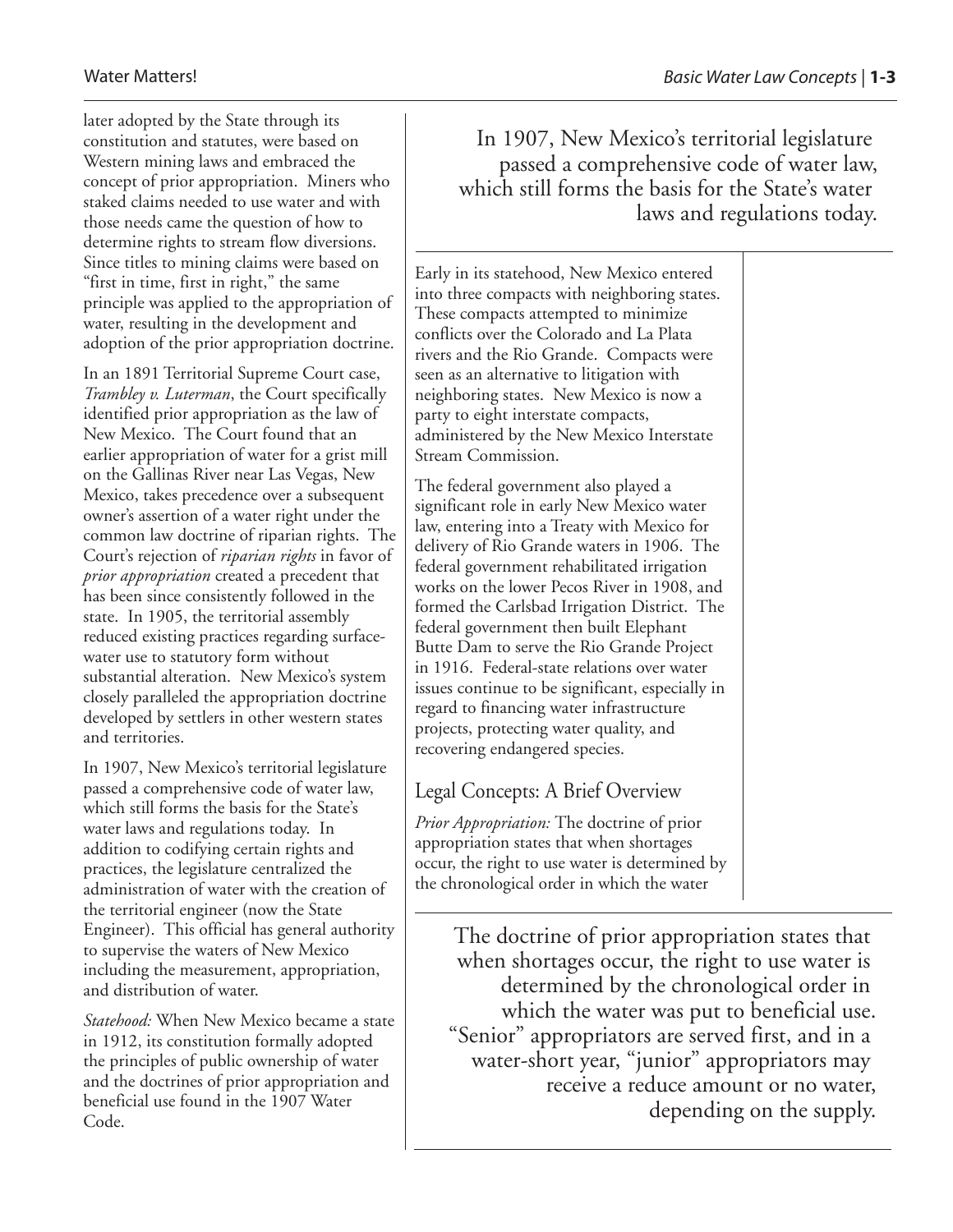Article 16 of the New Mexico Constitution provides that the water of every natural stream, perennial or torrential, not appropriated prior to statehood belongs to the public and is subject to appropriation for beneficial use.

> was put to beneficial use. "Senior" appropriators are served first, and in a watershort year, "junior" appropriators may receive a reduce amount or no water, depending on the supply. A senior user is the first person to apply a quantity of water to a specific beneficial purpose. Subsequent users from the same source can use the remaining water for their own beneficial purposes, provided that they do not impinge on the rights of prior appropriators. The key word is "use" as the doctrine awards a water right to the person actually using the water.

> *Beneficial Use:* Fundamental to maintaining water rights under a system of priority administration is the requirement that a user apply the water to a beneficial use. Beneficial use does not include the wasteful use of water. In fact, either wasting water or using water without authorization is a crime in New Mexico. A water right may be lost through "forfeiture" or "abandonment." Under either mechanism, the owner loses the right for failure to "beneficially use" the water. The idea is that if a senior water user no longer appropriates water, the water can be freed up for someone else to use. The New Mexico Constitution states "Beneficial use shall be the basis, the measure and the limit of the right to the use of water."

The New Mexico Constitution does not define beneficial use, but judicial decisions and statutes characterize it as including irrigation, domestic, commercial and industrial, game and fish, and endangered species uses. There is no priority scheme *by type of use* for allocation of water during shortages.

Article 16 of the New Mexico Constitution provides that the water of every natural stream, perennial or torrential, not

appropriated prior to statehood belongs to the public and is subject to appropriation for beneficial use. A water right is actually a right to "beneficially use" water, not a right to own water. Water rights can be conveyed with real property or severed from the property and sold separately. When a water right is sold, it retains its original appropriation date and is limited to the amount of water historically consumed for that use.

*Pre-1907 Water Rights:* The New Mexico Constitution recognizes and confirms all existing appropriations of water for useful or beneficial purposes. These pre-existing vested water rights date from the initial use of that water. After 1907, a permit from the State Engineer was required for any new appropriations of surface-water. One may still claim pre-1907 surface-water appropriations by filing a declaration of use with the Office of the State Engineer (OSE). A limited review of a declaration is performed to be sure there is no overlap with another declaration. However, under current practice, outside of the adjudication process, the State Engineer will not formally recognize pre-1907 water rights until a transfer or change of use is proposed, at which time the OSE will undertake a validity study. The practice for determining the validity of pre-1907 rights may vary from basin to basin according to the type of records available.

*Surface Appropriations:* Since 1907, a person may use unappropriated surface-water or transfer existing water rights after receiving a permit from the State Engineer. The Engineer must find that there is water available and that approval of the application will not impair existing rights, be detrimental to the public welfare of the state, or be contrary to water conservation. The provisions for public welfare and conservation, although not defined, were added to the law in 1985. If the new use of water meets these criteria, the State Engineer will issue the requested permit. Once the water has been put to beneficial use as described in the permit, the applicant may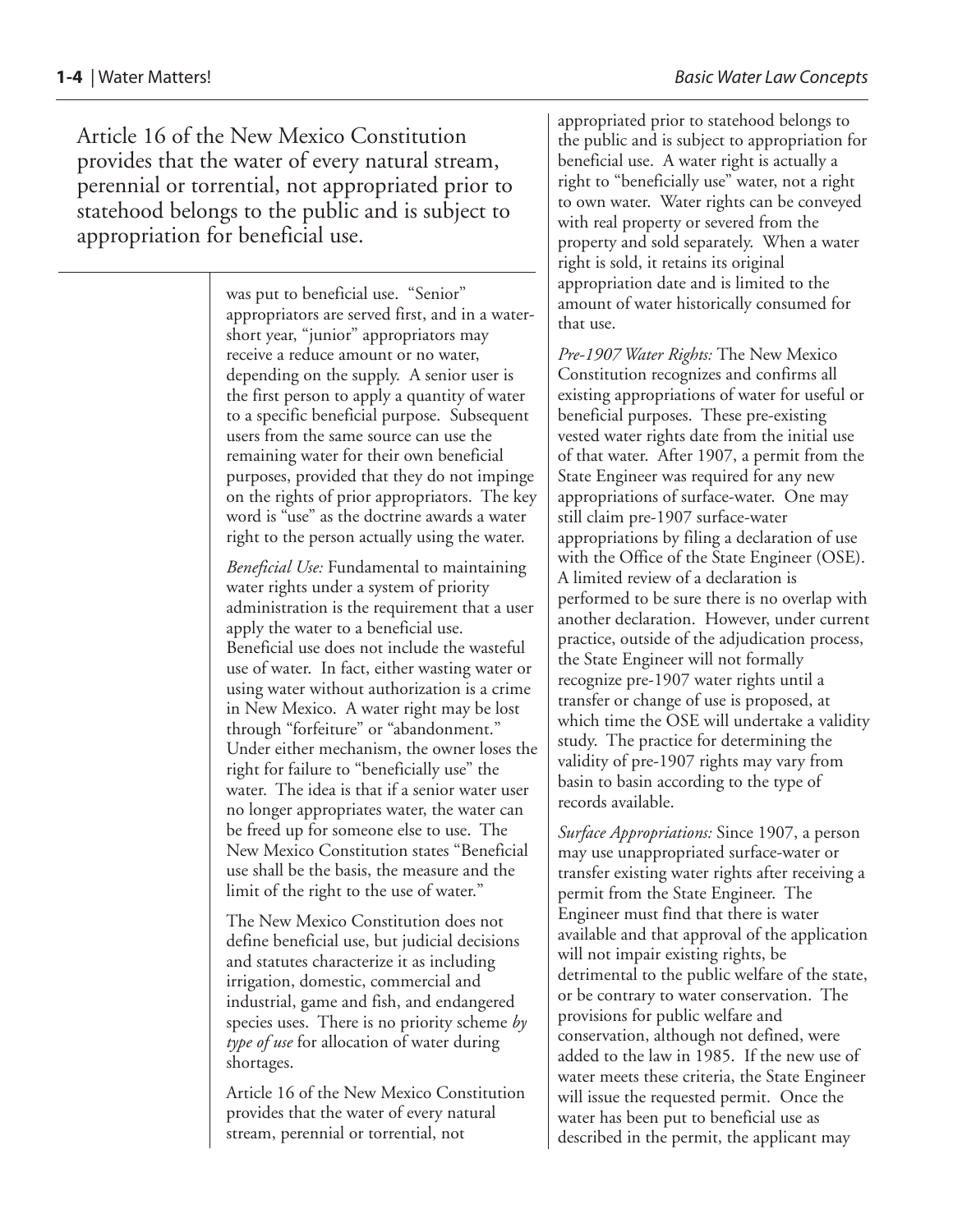submit proof of the beneficial use of the water to have the water right formally licensed by the State Engineer.

*Groundwater:* The State did not regulate groundwater use until 1931 when the legislature declared groundwater to be public and subject to appropriation for beneficial use. In basins that are "declared," that is, in areas where the State Engineer deemed it necessary to limit the unregulated and unlimited use of groundwater, the State Engineer requires permits for new groundwater appropriations like those required for surface-water appropriations. The State Engineer makes these designations based upon the source aquifers being nonrechargeable or connected to streams. The criteria for issuance of groundwater permits are essentially the same as for surface-water claims. In 2006, the State Engineer completed the declaration of all groundwater basins within the state. For more information, please see the chapter "Groundwater" in this edition of *Water Matters!*.

*Priority and Alternative Administration:* Under the doctrine of prior appropriation, water rights owners are entitled to a given quantity of water for a specified purpose. Each water right also has an associated priority date based on when owner took the first steps to put the water to beneficial use. Each year, the senior owner who has the earliest appropriation date may use up to the full amount of the water right, provided that the water source can supply it. Then the owner with the next earliest appropriation date may use his or her full allocation and so on. During shortages, junior owners might not receive their full allocation or even any water at all. Under the prior appropriation system, shortages are not shared and do not result any diminishment of the amount a senior appropriator can take, if sufficient water is available. Understandably, priority administration can be technically and politically challenging. For instance in years of low runoff, it is difficult to prevent the delayed impacts on senior surface-water right owners from pumping that has occurred in previous years by junior groundwater users.

The State's statutes charge the State Engineer with pursuing water rights adjudications as one of its water management responsibilities.

The New Mexico Supreme Court has recognized the broad discretion of the State Engineer to administer water within New Mexico's version of the prior appropriation system. Historically, there have been many water sharing agreements among water users in times of shortage, including water rotation and scheduling agreements. The State Engineer encourages local communities' agreements that avoid the need to strictly enforce the priority system.

The State Engineer has also been authorized to administer water right priorities in areas where the courts have not yet formally determined the priority dates and quantities of existing water rights through adjudication. With the establishment of water districts and water masters, the State Engineer can enforce priorities or local agreements, even in the absence of fully adjudicated water rights. The state Supreme Court upheld this authority in the 2012 case, *Tri-State v. D'Antonio*. For more information, please see the chapter "Active Water Resource Management" in this edition of *Water Matters!.*

*Adjudication:* The State's statutes charge the State Engineer with pursuing water rights adjudications as one of its water management responsibilities. The purpose of an adjudication is to formally describe water uses in a stream system so that the State Engineer can effectively carry out his statutory mandate to apportion and administer water within that system. An adjudication results in a final decree that defines and formalizes all rights to a stream system's water supply. The decree quantifies and legally determines: all surface-water rights that predate the State's adoption of the 1907 water code; all groundwater rights that predate the State Engineer's assertion of administrative authority over a groundwater basin; all water rights that are subject to State Engineer permitting; and the relative